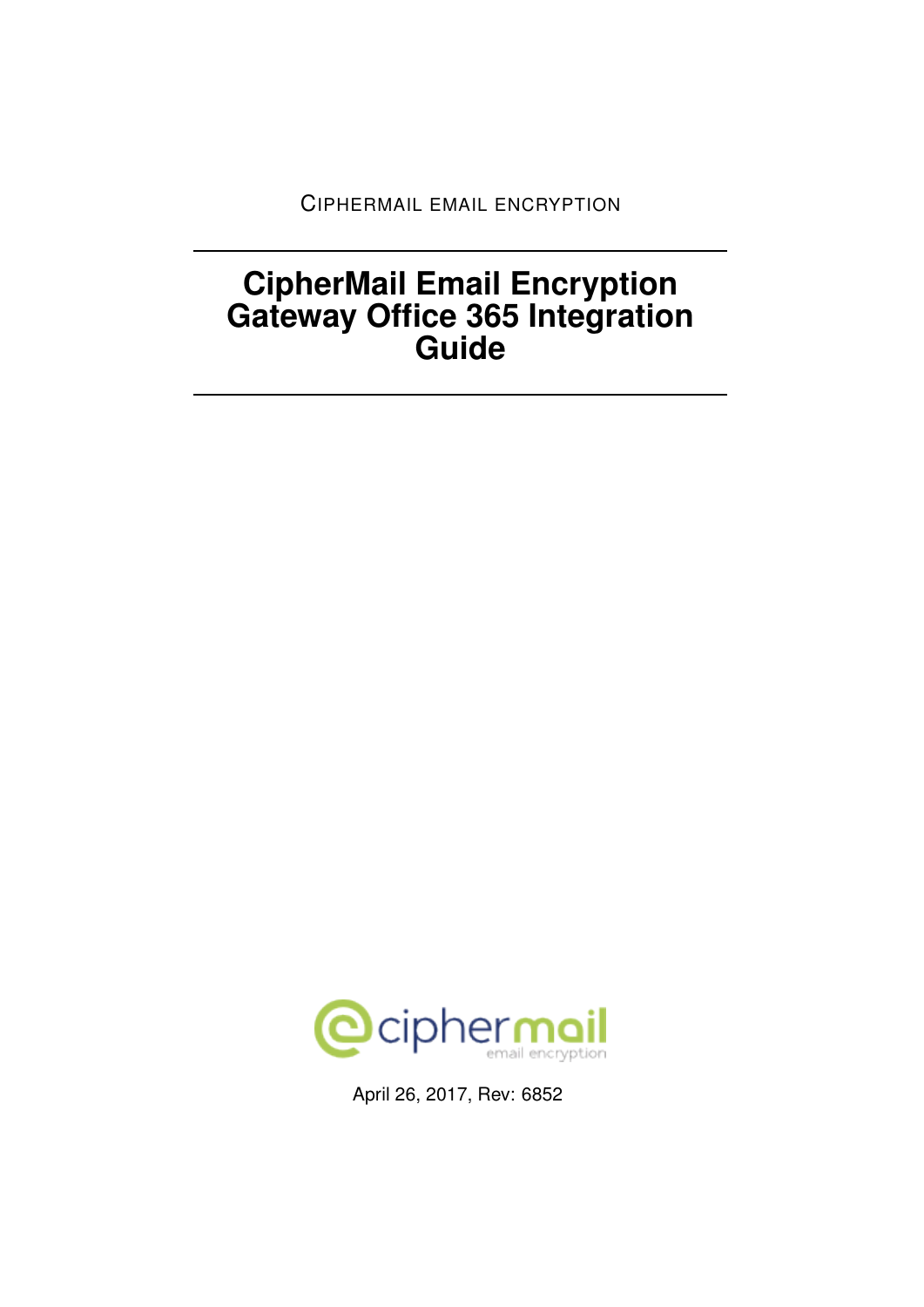Copyright © 2016-2017, ciphermail.com.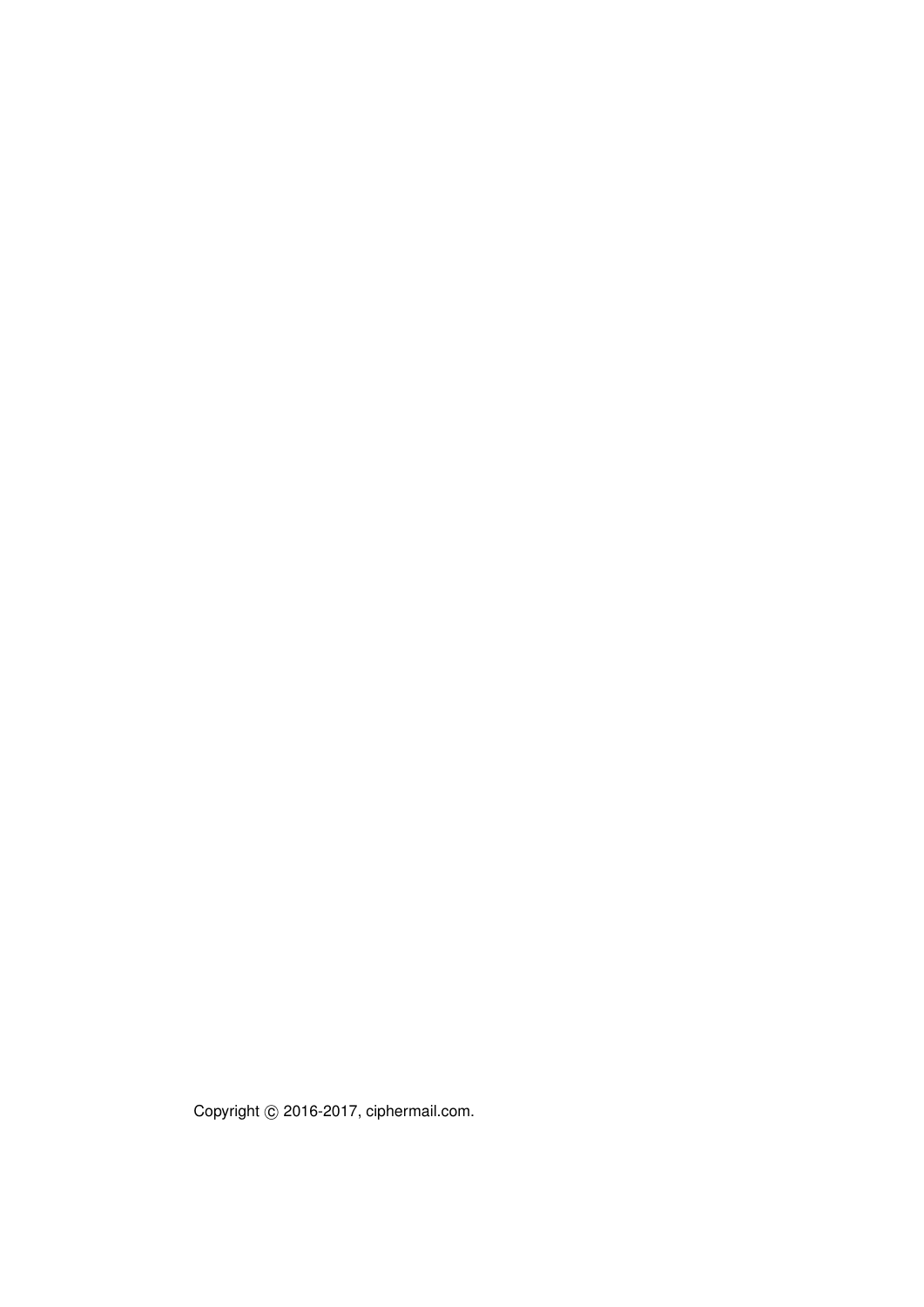## **Contents**

|             | <b>Introduction</b>                       | 3                                                   |
|-------------|-------------------------------------------|-----------------------------------------------------|
| $2^{\circ}$ | <b>CipherMail configuration</b>           | 3<br>$\overline{4}$<br>$\overline{4}$<br>- 5<br>- 5 |
|             | 3 Add Exchange Online smarthost connector |                                                     |
|             | 4 Test outgoing email                     | 7                                                   |
| 5.          | <b>Test incoming email</b>                |                                                     |
| 6           | Change or add MX record                   |                                                     |
|             | <b>Finished</b>                           | 7                                                   |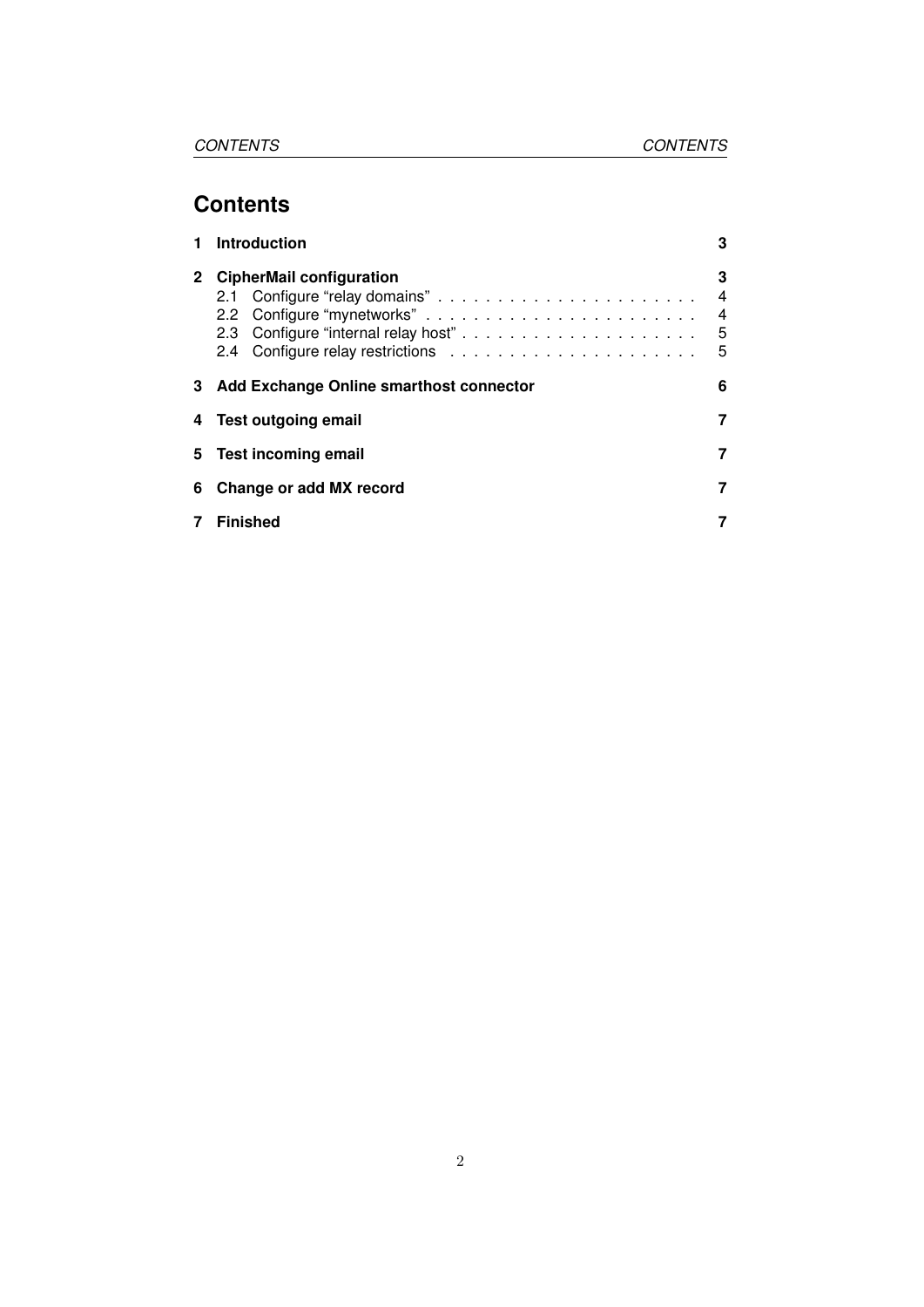## <span id="page-3-0"></span>**1 Introduction**

This guide explains how to configure CipherMail Email Encryption Gateway as a smarthost for Office 365 Exchange Online. It is assumed that CipherMail Email Encryption Gateway is already installed and fully functional.

This guide assumes that CipherMail Gateway will be configured for incoming and outgoing email, i.e., email received by the CipherMail Gateway for internal domains will be relayed to Exchange Online and email sent with Exchange Online will be relayed via CipherMail Gateway which will then deliver it to the final recipient or to the next hop.

#### **Note**

Part of the configuration requires that some commands are executed on the command line. Basic Linux experience is therefore required.

#### **Requirements**

- A functional CipherMail Email Encryption Gateway (Community or Enterprise Edition).
- Office 365 account with Exchange Online.
- Admin access to Office 365

### **Note**

Instead of typing all required data and commands, it's better to copypaste all data and commands. Copy-paste from PDF does not always preserve white-space. A text attachment containing the data and commands is therefore added to this PDF. The text attachment can be opened from the attachment pane of the PDF reader or by clicking this link

## <span id="page-3-1"></span>**2 CipherMail configuration**

Configuring the CipherMail Gateway requires the following steps

- 1. Configure "relay domains"
- 2. Configure "mynetworks"
- 3. Configure "internal relay host"
- 4. Configure relay restrictions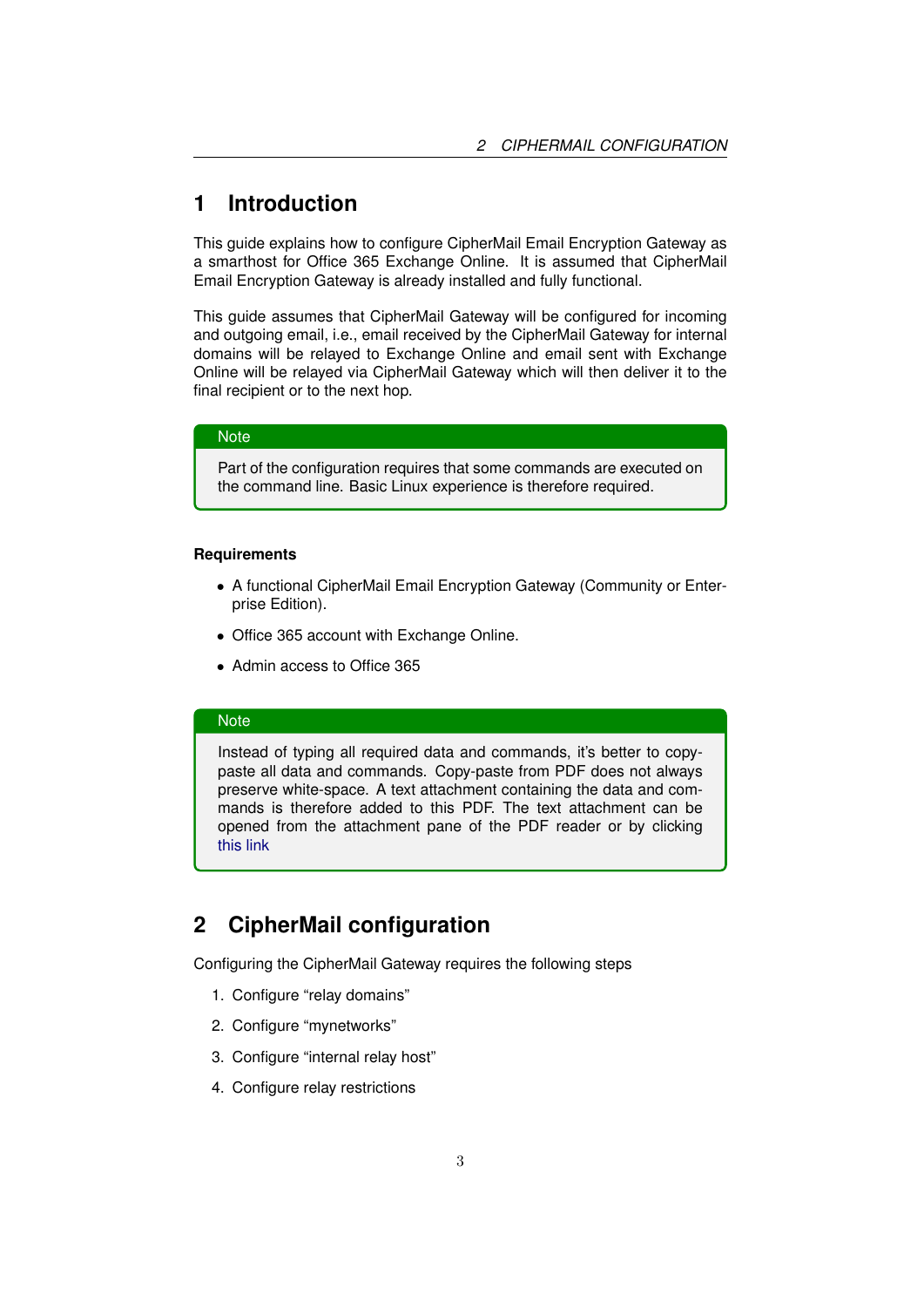#### <span id="page-4-0"></span>**2.1 Configure "relay domains"**

"Relay domains" (Admin  $\rightarrow$  MTA) should be configured to contain all the domains hosted by Exchange Online. For example if Exchange Online is configured to handle email for domain *exchange.example.com*, you need to set "relay domains" to *exchange.example.com*. Repeat this for all domains hosted by Exchange Online.

#### <span id="page-4-1"></span>**2.2 Configure "mynetworks"**

Because email sent from Exchange Online will be relayed via the CipherMail Gateway, the CipherMail Gateway should be configured to allow relaying of email from the IP addresses used by Exchange Online. The list of IP addresses used by Exchange Online can be found online [https://technet.microsoft.](https://technet.microsoft.com/en-us/library/dn163583(v=exchg.150).aspx) [com/en-us/library/dn163583\(v=exchg.150\).aspx](https://technet.microsoft.com/en-us/library/dn163583(v=exchg.150).aspx).

The IP ranges used by Exchange Online should be added to "mynetworks". Paste the following lines to the MTA config file (Admin  $\rightarrow$  MTA  $\rightarrow$  MTA config file). Replace the line djigzo\_mynetworks = with the following lines:

djigzo\_mynetworks = 23.103.132.0/22, 23.103.136.0/21, 23.103.144.0/20, 23.103.156.0/22, 23.103.191.0/24, 23.103.198.0/23, 23.103.198.0/24, 23.103.199.0/24, 23.103.200.0/22, 23.103.212.0/22, 40.92.0.0/14, 40.107.0.0/17, 40.107.128.0/18, 52.100.0.0/14, 65.55.88.0/24, 65.55.169.0/24, 94.245.120.64/26, 104.47.0.0/17, 104.212.58.0/23, 134.170.132.0/24, 134.170.140.0/24, 157.55.234.0/24, 157.56.110.0/23, 157.56.112.0/24, 207.46.51.64/26, 207.46.100.0/24, 207.46.163.0/24, 213.199.154.0/24, 213.199.180.128/26,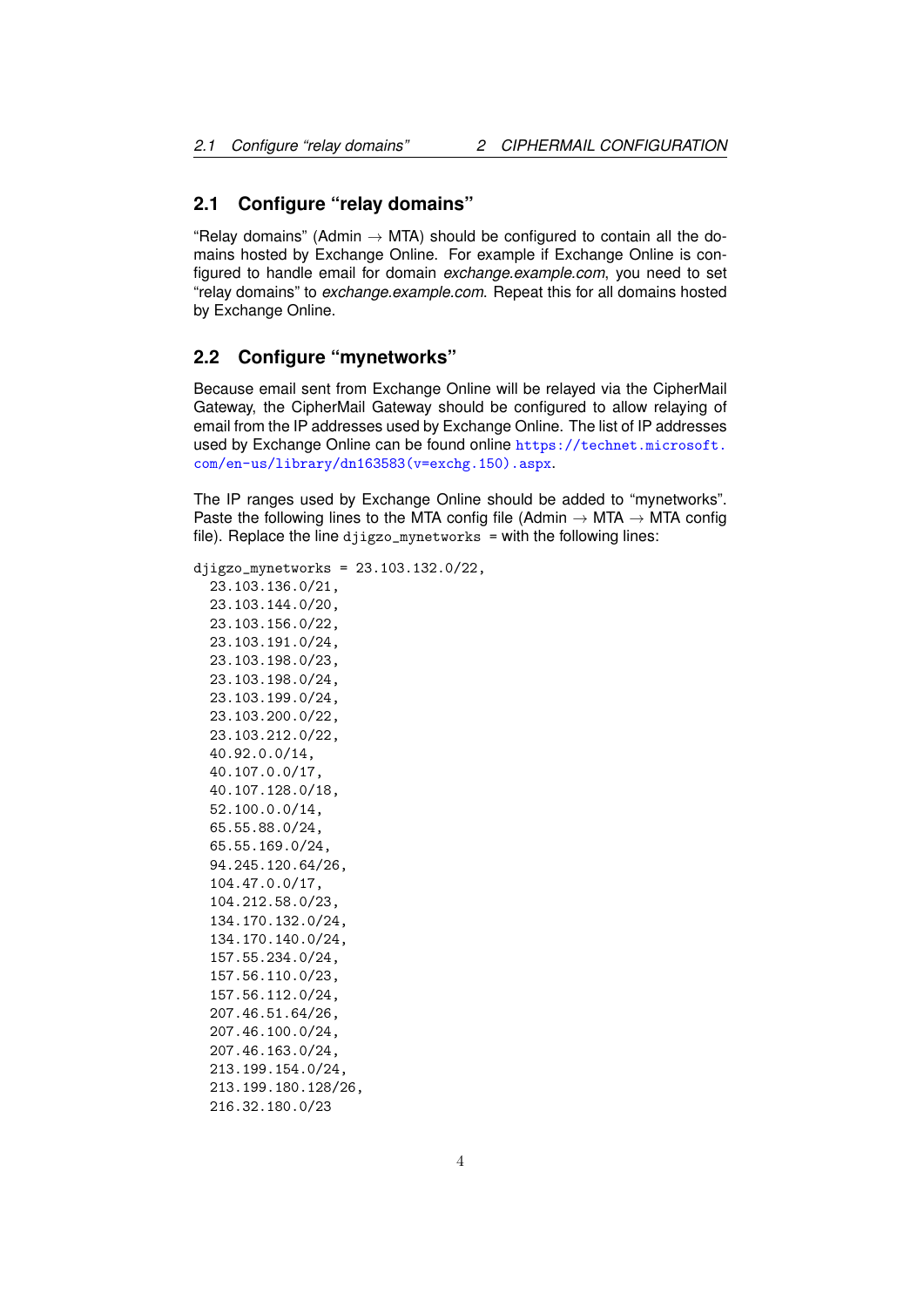#### **Warning**

Copying the above list from the PDF removes the spaces at the beginning of the lines. The spaces at the beginning of the lines are important. You are strongly advised to copy-paste directly from the attached txt file *ciphermail-o365-intergration-guide.txt*

Alternatively, the IP ranges can also be added using the Web GUI.

#### <span id="page-5-0"></span>**2.3 Configure "internal relay host"**

Email received by the CipherMail Gateway should be delivered to Exchange Online. The MTA "internal relay host" (Admin  $\rightarrow$  MTA) should be set to the Exchange Online hostname responsible for handling your email (see domains in Office 365 Admin center).

### <span id="page-5-1"></span>**2.4 Configure relay restrictions**

Exchange Online does not support authentication when relaying via a smarthost. Relaying to external domains should therefore only be allowed if the SMTP connection comes from the Exchange Online IP range and only if the sender is from one of your own domains. This requires a number of configuration steps.

- 1. Configure MTA main config
- 2. Create authorized domains file

#### **Configure MTA main config**

The following lines should be added to the MTA main config file (Admin  $\rightarrow$  MTA  $\rightarrow$  MTA config file).

```
indexed = ${default_database_type}:${config_directory}/
smtpd_relay_restrictions =
 check_sender_access ${indexed}o365_authorized_senders
 defer_unauth_destination
```
**Note:** You can add the lines at the end of the config file.

#### **Create authorized senders domains file**

Email sent from Exchange Online should only be relayed if the sender domain is from one of your domains hosted by Exchange Online.

The file /etc/postfix/o365\_authorized\_senders should be created containing the list of the allowed sending domains (this should be the same list of domains configured as "relay domains").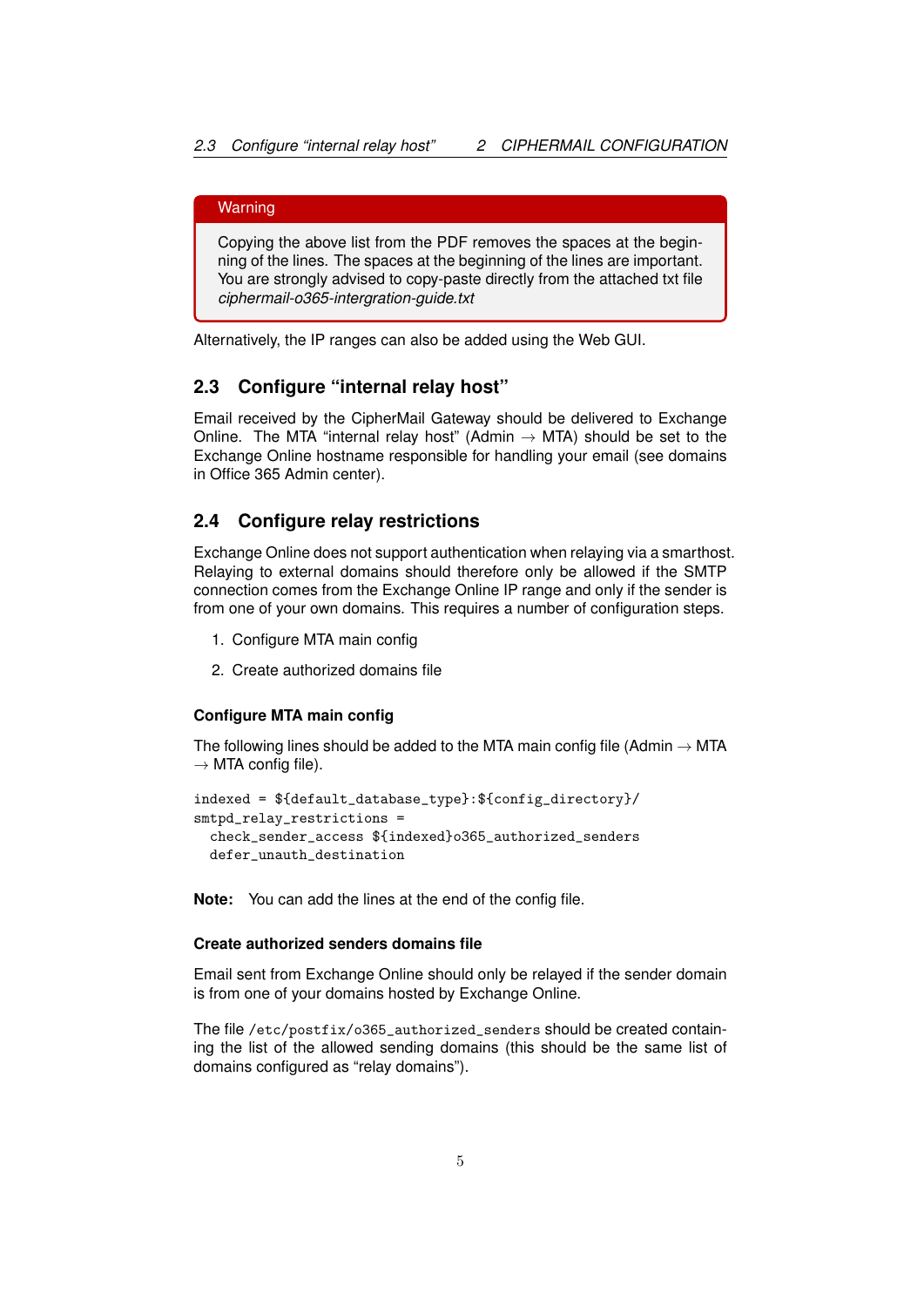\$ sudo vi /etc/postfix/o365\_authorized\_senders

The o365\_authorized\_senders file should contain the mappings from your domains to the permit\_mynetworks action.

| <>                   | permit_mynetworks |
|----------------------|-------------------|
| exchange.example.com | permit_mynetworks |
| other.example.com    | permit_mynetworks |

**Note:** Add all your domains which are hosted by Exchange Online (this should be the same list of domains configured as "relay domains").

**Note:** <> is required for connector validation and bounce mail.

**Create indexed version** The o365\_authorized\_senders file should be indexed:

\$ sudo postmap hash://etc/postfix/o365\_authorized\_senders

## <span id="page-6-0"></span>**3 Add Exchange Online smarthost connector**

A connector should be added to the Exchange Online configuration which will send all outgoing email via the CipherMail Gateway. Adding a connector requires a number steps.

- 1. Log into the Office 365 Admin center.
- 2. Open Exchange Admin center ("Admin Centers" → "Exchange").
- 3. In Exchange admin center click on "mail flow"  $\rightarrow$  "connector".
- 4. In connectors overview click on "New" (click the + sign).
- 5. In "Select your mail flow scenario" set from to "Office 365" and to 'Partner organization'. Click Next.
- 6. Set a name for the connector (for example "Relay via CipherMail"). Click Next.
- 7. Select "Only when email messages are sent to these domains"
- 8. Add a domain (click the  $+$  sign)
- 9. Set domain to "\*" (\* means use for all domains). Click OK. Click Next.
- 10. On "How do you want to route email messages" select "Route email through these smart hosts"
- 11. Add smart host (click the  $+$  sign)
- 12. Select the hostname (or IP address) of the CipherMail Gateway. Click Save. Click Next.